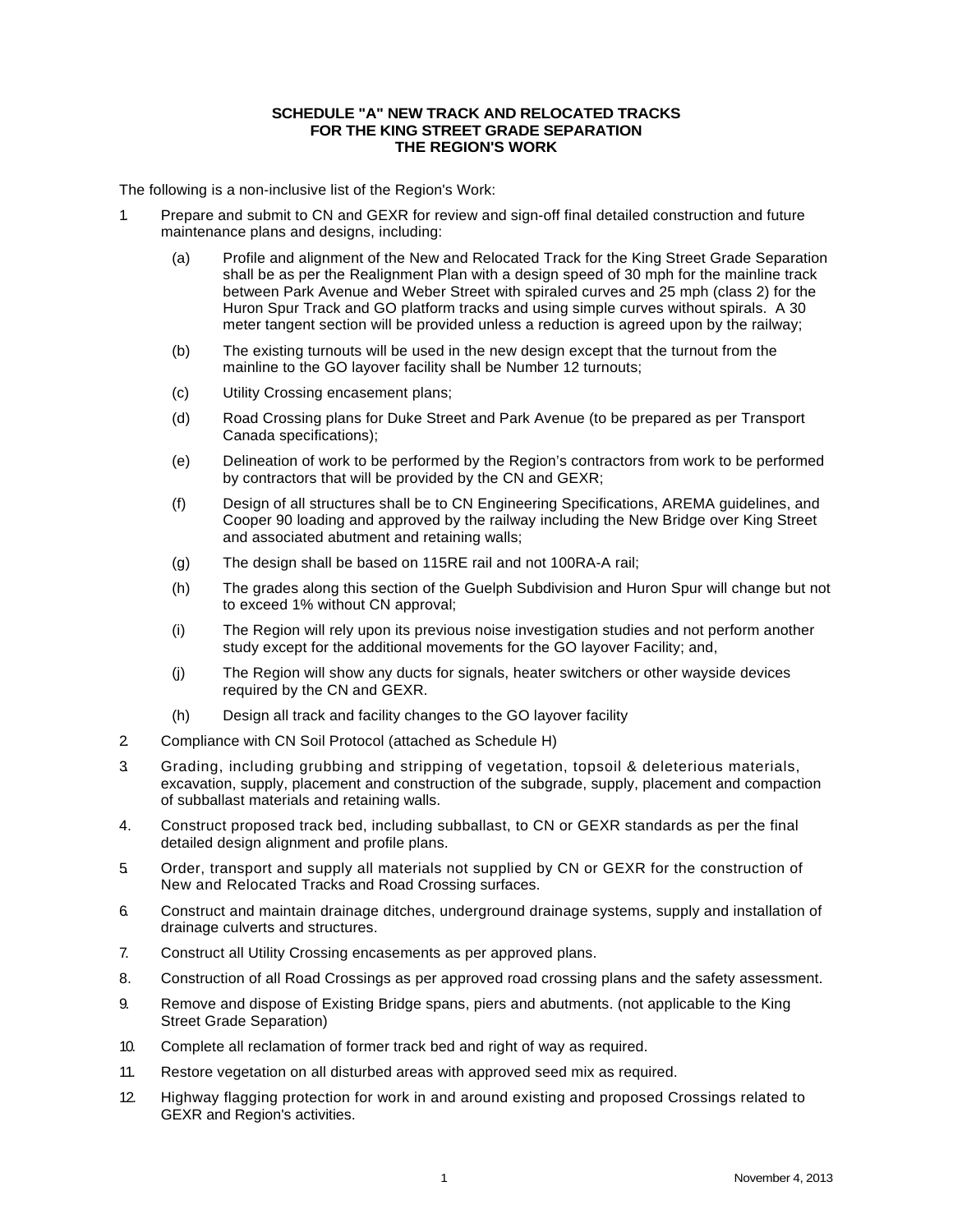- 13. Preparation of all documents, reports and schedules, relating to the above.
- 14. Attendance at meetings with GEXR related to safety, schedule preparation, construction issues, standards, changed conditions, etc.
- 15. Attendance at regular progress update meetings as required.
- 16. Planning, coordinating, scheduling, monitoring, managing, and supervising the Region's Work.
- 17. Any collaborative effort required by the Region or its consultant to progress the Region's Work.
- 18. Legal and Environmental activities.
- 19. Identify all utility locations and relocate or protection as directed by the CN.
- 20. Compensate CN and GEXR for removal and disposal of cross ties, at a Cogeneration Plant, that are not fit for reuse.
- 21. Construction staging shall permit continuous train operations except for cutover connections.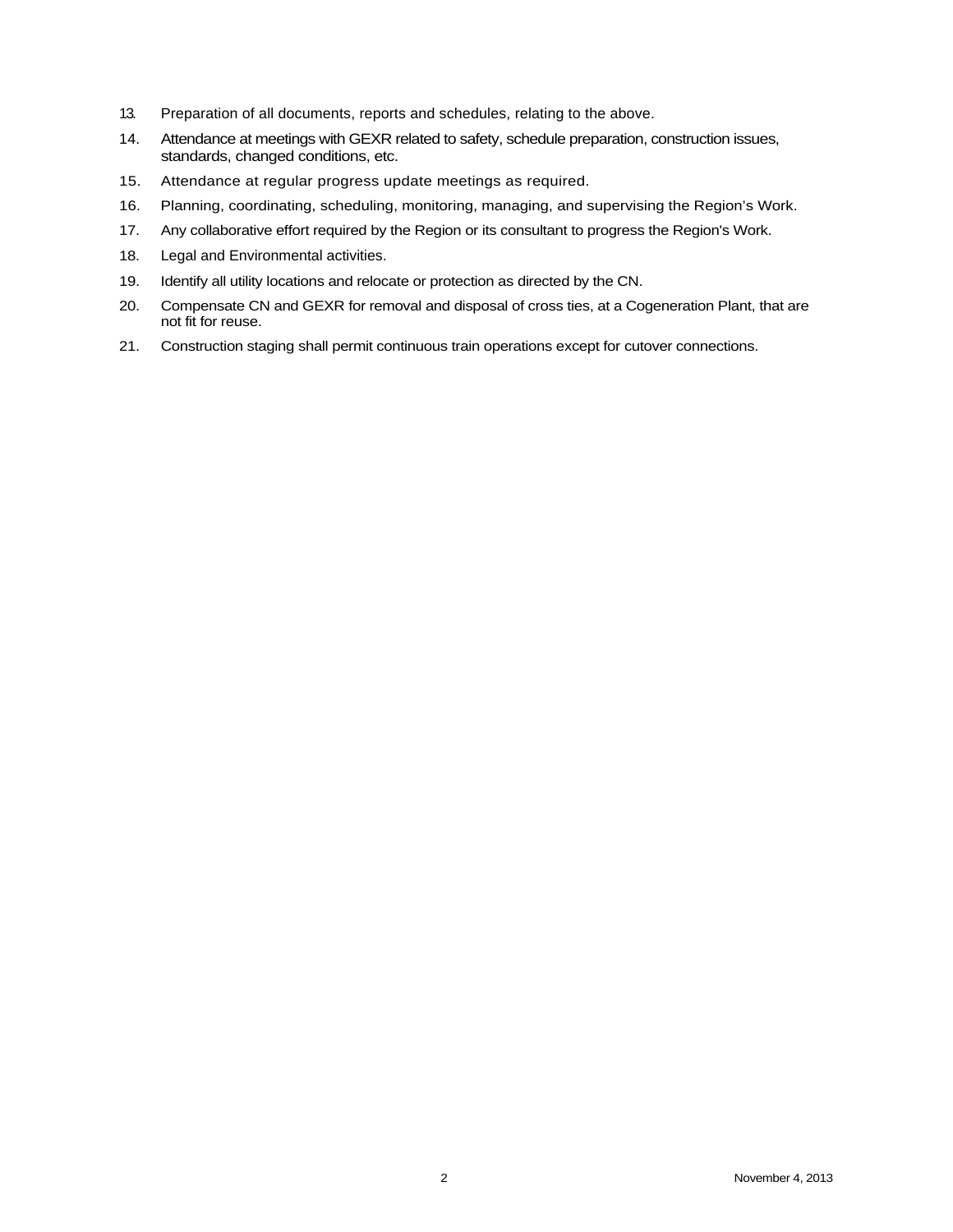## **SCHEDULE "B" NEW TRACK AND RELOCATED TRACKS FOR THE KING STREET GRADE SEPARATION THE GEXR WORK**

The GEXR Work for the New and Relocated Tracks and the removal of the existing track and facilities includes the following:

- 1. Track flagging protection as required to protect train operations on CN property. To assist in controlling flagging costs, GEXR endeavors to share with the Region information on planned train movements based on GEXR's normal weekly planning for train preparation and crew schedule.
- 2. Order, supply and deliver to the site, at the Region's sole cost, all additional track materials required for construction of the New and Relocated Tracks. This includes relay jointed rail, continuous welded rail through any road crossing and up to 10 meters on each side of the edge of the road, relay tie plates, relay joint bars, track bolts, rail anchors, track spikes, insulated joints, relay track ties, switch ties, reuse of existing #10 turnouts, providing additional turnouts as needed, switch stands, compromise joints, thermite weld kits, track ballast, track signs, standard reflectorized crossing signs, car stops and other material specifically required for the New and Relocated Tracks and the removal of the existing track and facilities and;
	- (i) New and Relocated Track using relay or new track materials which meet CN specifications, on the new trackbed provided by the Region.
	- (ii) Perform all track shifting and track cut-ins, track raising, track realignments or other adjustments to the existing tracks as needed by the Region's design to accommodate construction staging.
	- (iii) Any additional work such as train signals, switch machines, switch heaters will be provided by the CN and GEXR.
- 3. Remove and dispose of all Existing Track no longer required by CN, including rail, ties, spikes, tie plates, rail anchors, joint bars, bolts and turnout materials.
- 4. Remove main track road crossing surfaces no longer required from closure or relocation, and rehabilitation of track at former crossing locations including replacement of ties, ballast and other track materials as required
- 5. Jointly design, relocate, install and commission automated warning systems at Park Avenue, and Duke Street.
- 6. Planning, coordinating, scheduling, monitoring, managing, and supervising the GEXR Work.
- 7. Review of construction plans and documents to be issued for tender and other distinct phases of the New and Relocated Tracks construction.
- 8. Attendance at meetings with the Region and its consultant related to schedule preparation, construction issues, standards, changed conditions and other matters.
- 9. Attendance at regular progress update meetings as required.
- 10. Reviewing progress reports to be provided by the Region. CN will require a monthly progress report and updated schedule.
- 11. Periodic site inspections to monitor construction quality.